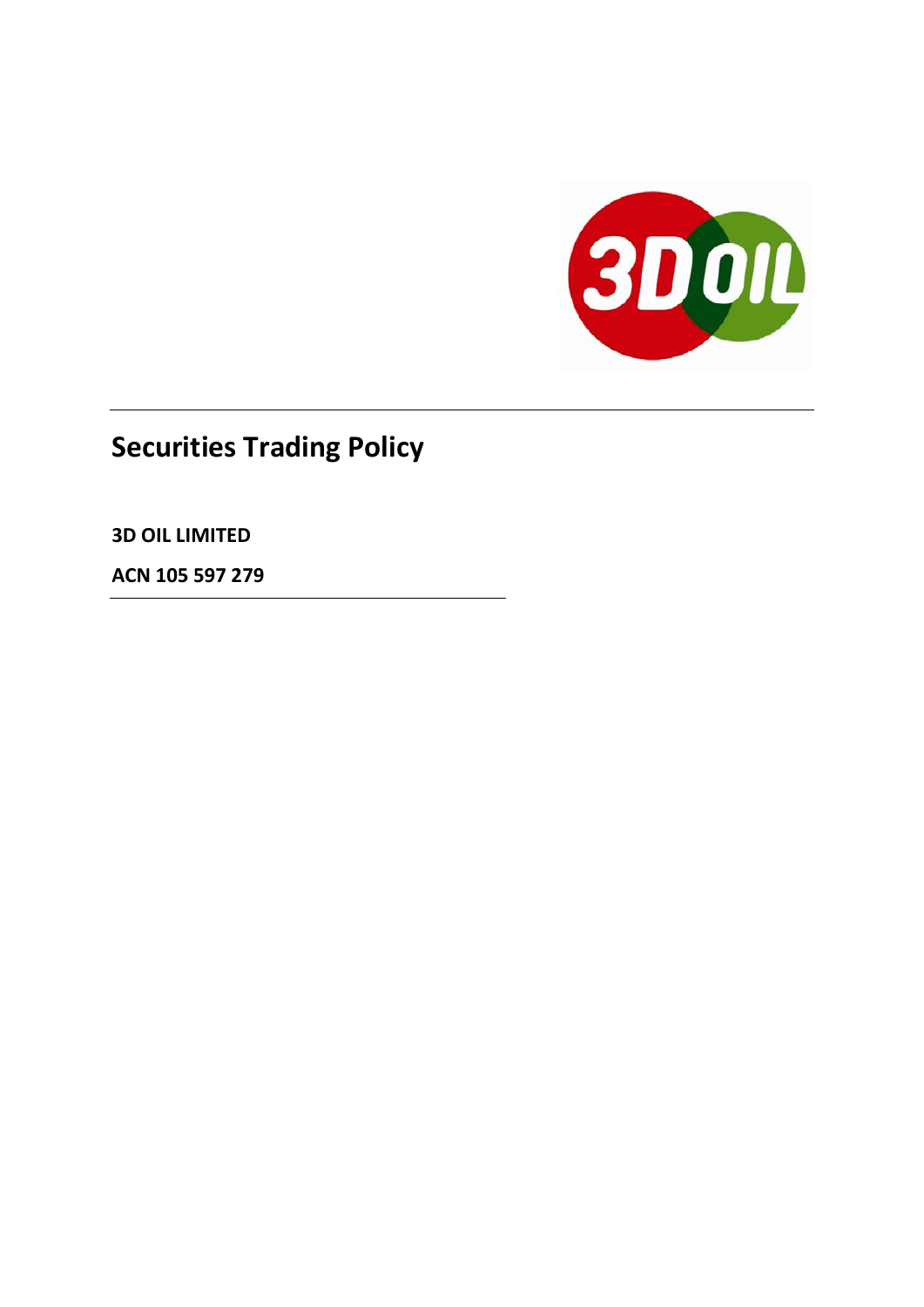#### **1. Purpose**

- 1.1 This policy sets out the requirements for directors, employees, consultants and contractors of 3D Oil Limited ("**3D Oil**" or "**the Company**") and its related entities in relation to dealing in securities of 3D Oil Limited or any other securities which may be affected by this policy or the law.
- 1.2 This policy has important implications for all directors, officers and employees. If you do not understand the implications of this policy or how it applies to you, you should raise the matter with the Managing Director or the Company Secretary before trading in any securities which may be affected by this policy or the law.
- 1.3 This policy only provides a summary of applicable legal and regulatory issues which are complex and should therefore only be used as a general guide and not as legal advice.

#### **2. Insider Trading**

- 2.1 The Corporations Act 2001 prohibits Insider Trading.
- 2.2 If a person has information about securities and the person knows, or ought reasonably to know, that the information is inside information, it is illegal for the person to:
	- (a) deal in the securities;
	- (b) procure another person to deal in the securities; or
	- (c) give the information to another person (also known as "tipping") who the person knows, or ought reasonably to know, is likely to:
		- (i) deal in the securities; or
		- (ii) procure someone else to deal in the securities.
- 2.3 Insider trading is a criminal offence. It is punishable by substantial fines and/or imprisonment or both. A company may also be liable if an employee or director engages in insider trading.
- 2.4 Insider trading may also attract civil penalties. A court may impose substantial pecuniary penalties for insider trading and order payment of compensation to persons who suffer loss or damage because of insider trading.

#### **3. What is Insider Information?**

- 3.1 Insider information is information that:
	- (a) is not generally available; and
	- (b) if it were generally available, would, or would be likely to, influence persons who commonly invest in securities in deciding whether to acquire or dispose of the relevant securities.
- 3.2 Information is generally available if it:
	- (a) is readily observable;
	- (b) has been made known in a manner likely to bring it to the attention of persons who commonly invest in securities of the relevant type and a reasonable period for that information to be disseminated has elapsed since it was made known; or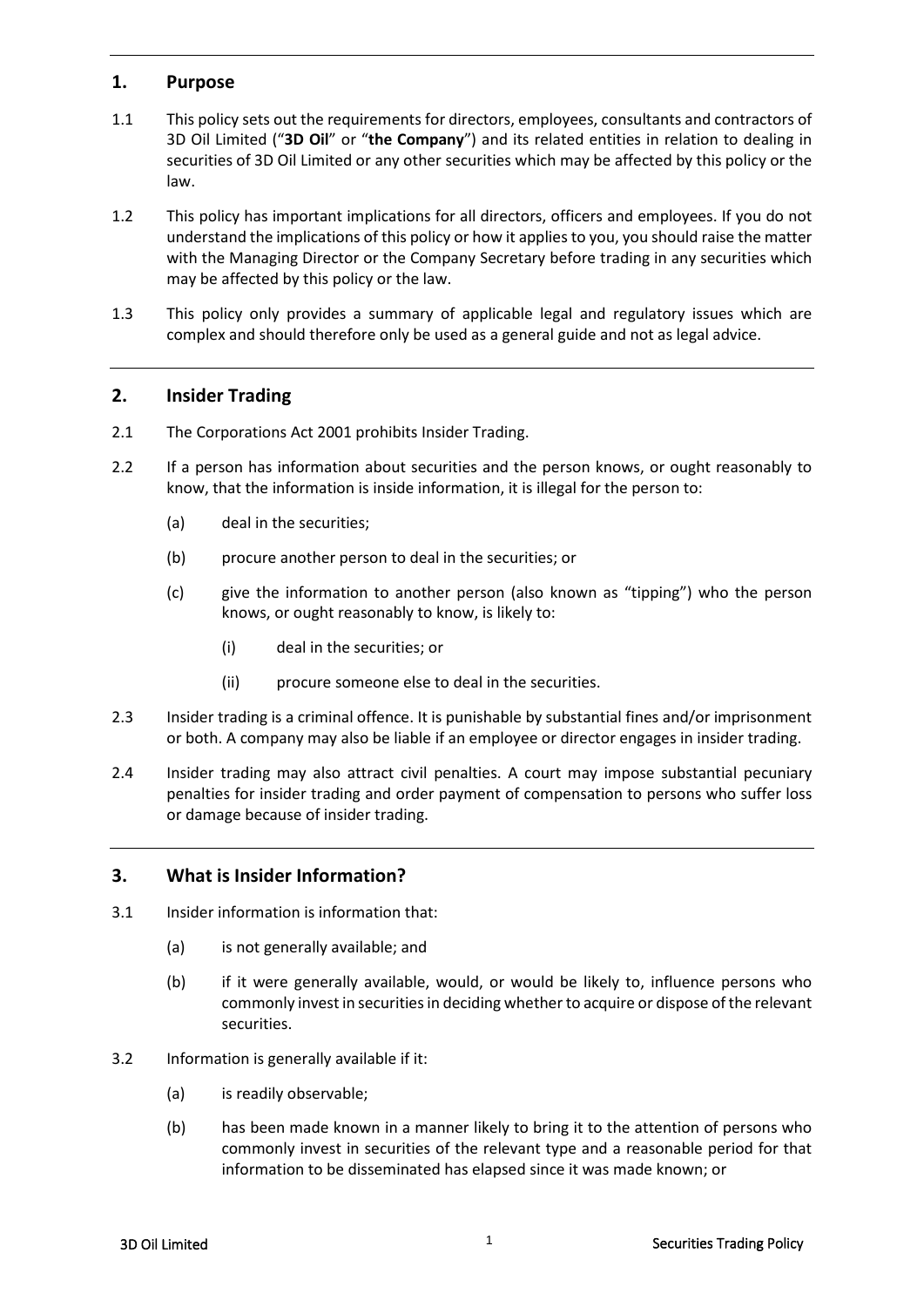(c) consists of deductions, conclusions or inferences made or drawn from information falling under paragraphs above.

#### **4. The Trading Policy**

- 4.1 As a general rule, directors, officers and employees must not:
	- (a) buy, sell or otherwise deal in 3D Oil securities whilst in possession of price sensitive information;
	- (b) advise, procure or encourage any other person to buy, sell or otherwise deal in 3D Oil securities whilst in possession of price sensitive information;
	- (c) pass on information to any person, if you know or ought to reasonably know that the person may use the information to buy, sell or otherwise deal (or procure another person to buy, sell or otherwise deal) in 3D Oil securities.
	- (d) engage in short-term trading (less than one month), or short selling of the Company's securities at any time;
	- (e) enter into margin lending or other secured financing arrangements in respect of the Company's securities; or
	- (f) enter into transactions with securities (or any derivative thereof) which limit the economic risk of any unvested entitlements awarded under an equity-based remuneration scheme, or otherwise awarded, or which will be offered by the Company in the future (e.g. hedging).

#### **5. Company Securities**

- 5.1 Directors or officers are to obtain prior written approval from the Chairperson (and the Chairperson is required to confirm with the Company Secretary that there is no market sensitive information that has not been released), or in the absence of the Chairperson, a Non-Executive Director, at least one day prior to the purchase / sale of securities in 3D Oil held by the director or officer. Should the Chairperson wish to purchase / sell securities he shall similarly notify the Company Secretary at least one day prior to sale.
- 5.2 Employees or potential insiders are to obtain prior written approval from the Managing Director or Chairman or in their absence, the Company Secretary, at least one day prior to the purchase / sale of securities in 3D Oil held by the employee.
- 5.3 A director, officer or employee shall not trade securities in 3D Oil if the director, officer or employee is aware of any information concerning 3D Oil which has not been made public and/or which if made public, a reasonable person would expect to have a material impact on the price or value of 3D Oil securities. Employees must inform the Managing Director or Chairman of all market sensitive (material) information immediately after they become aware of it.
- 5.4 If the Chairperson has received a request for either a sale or purchase of securities in 3D Oil he is required to confirm in writing with the Company Secretary that there is no market sensitive information that has not been released.

#### **6. Closed Periods**

6.1 No Director, officer, employee or consultant may buy or sell any Securities at any time during the following periods: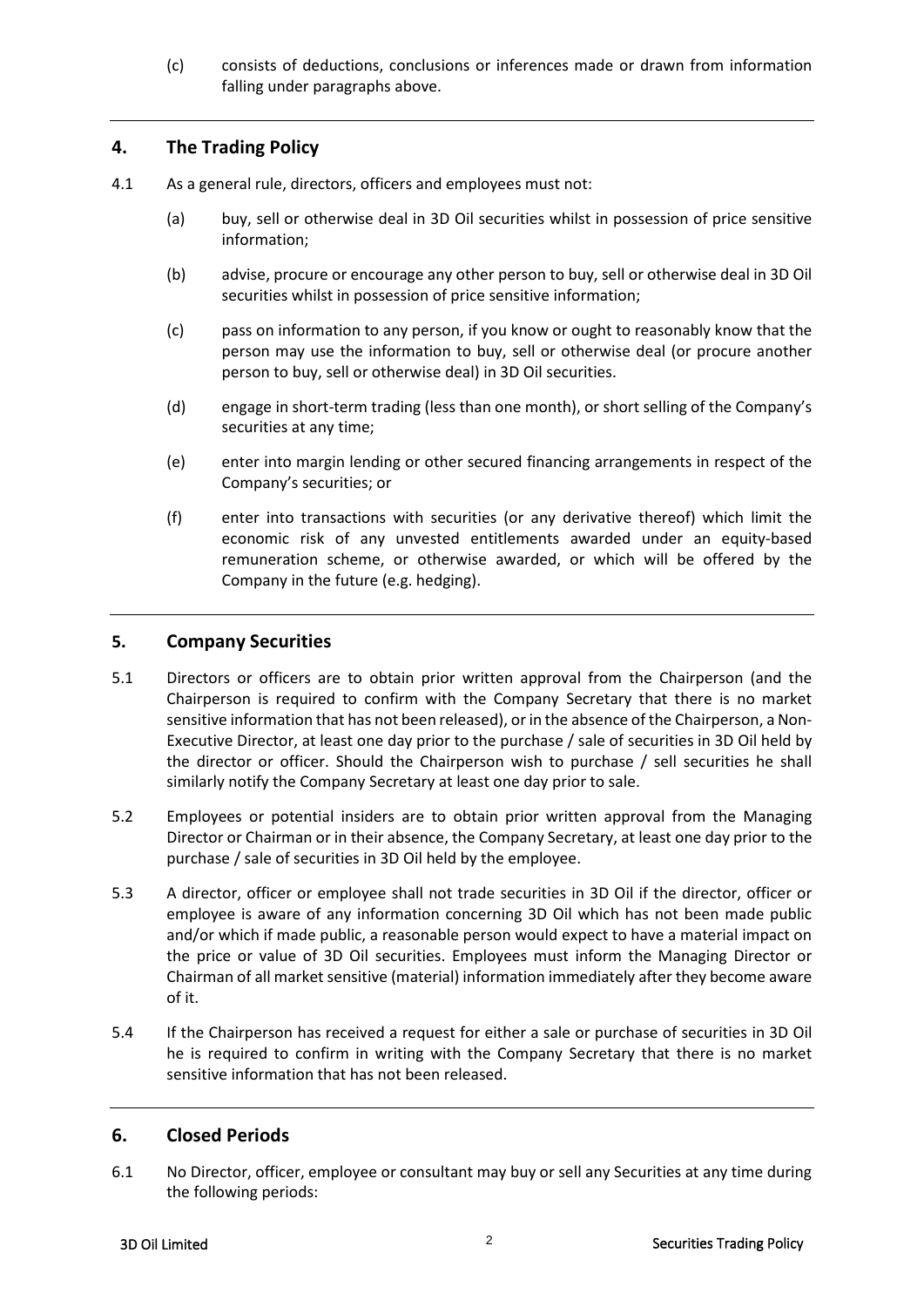- (a) Each period commencing on the first Business Day of the month in which the Company's quarterly activities reports will be released and ending on the first Business Day after the release of the quarterly activities report; and
- (b) For a period of one (1) business day following the release of price sensitive information to the market which allows a reasonable period of time for the information to be disseminated among members of the public.
- 6.2 Notwithstanding the above, no dealing in the Company's securities will be permitted at any time if that Key Management Person possesses (or is deemed to possess) any price sensitive information which is not generally available.

#### **7. Definition**

7.1 This policy extends to directors, officers, employees or potential insiders (including such parties as advisors and consultants who have access to or are involved with confidential information). This includes a director, officer or employee of 3D Oil, the director's, officer's or employee's immediate family (includes a person or persons under the control or influence of the director, officer or employee) and related entities controlled by the director, officer or employee or members of the immediate family.

#### **8. Exceptional Circumstances in which Trading in a Closed Period is Permitted**

- 8.1 For the purpose of this trading policy, the following dealing in securities is permitted during a closed period:
	- (a) transfers of securities where the beneficial ownership of the securities does not change, e.g. the transfer of securities already held into a superannuation fund where the person is the major beneficiary;
	- (b) the exercise of an option or a right, or the conversion of a convertible security, where the final date to exercise the option or right, or convert the security, falls during a prohibited period;
	- (c) undertakings to accept, or acceptance of, takeover offers; and
	- (d) trading under an offer or invitation made to all or most of the Company's security holders such as a rights issue, security purchase plan, a dividend reinvestment plan or securities buy back.
- 8.2 Persons who are not in the possession of price sensitive information, may be given prior written clearance by the Chairperson to sell or otherwise dispose of 3D Oil's securities during a prohibited period, where the person is in severe financial difficulties or other exceptional circumstances determined by the Board, such as required under a court order, in a bona fide family settlement, or some other overriding legal or regulatory requirement to do so.

#### **9. Other Securities**

- 9.1 A director, officer or employee shall not trade securities of another company where the director, officer or employee is aware:
	- (a) non-public information regarding investigations or negotiations being conducted by 3D Oil or any of its related entities into that company; and/or
	- (b) non-public material information of a company in partnership with 3D Oil.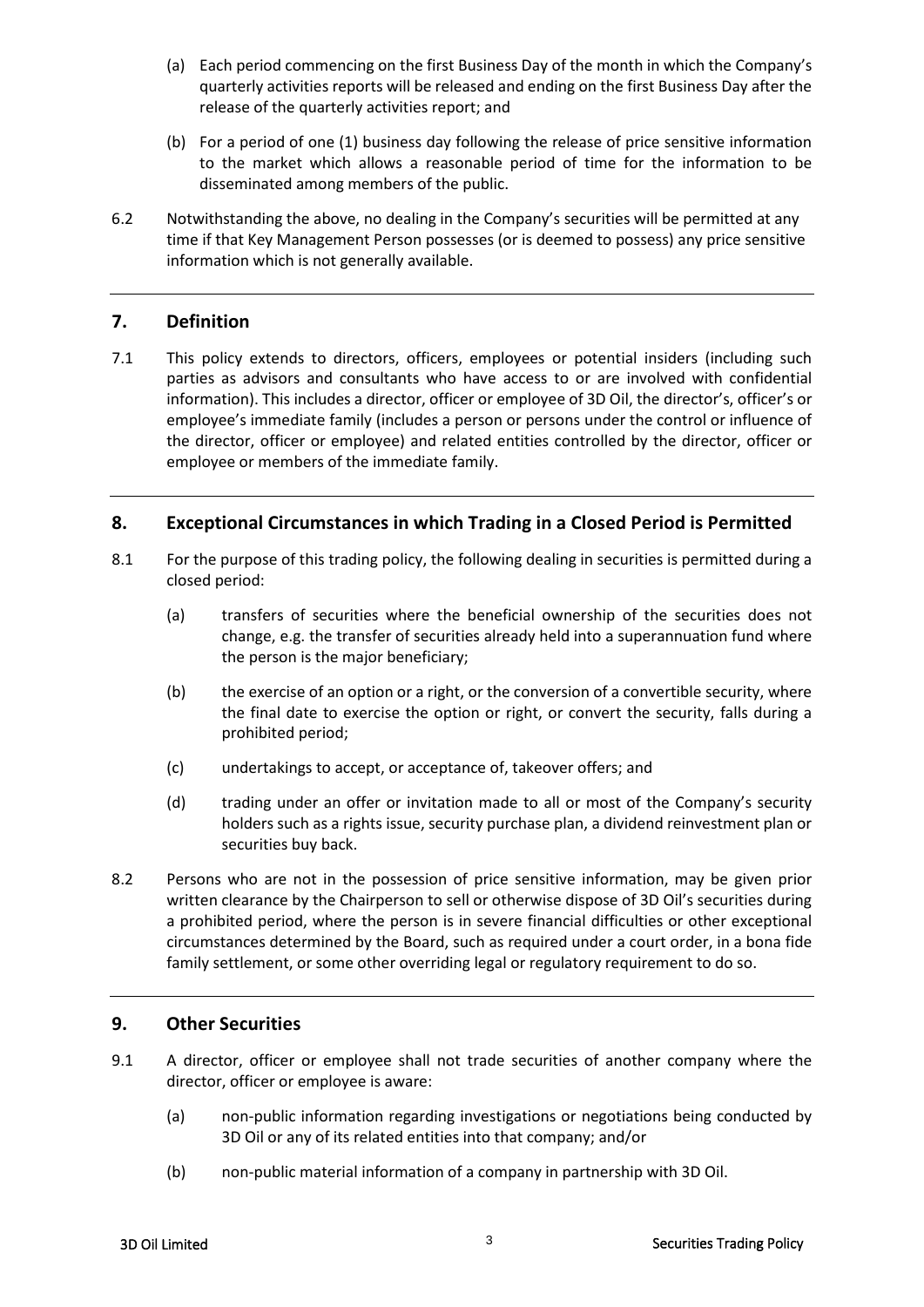### **10. Breach of Policy**

10.1 A breach of this policy by a director, officer or employee may lead to disciplinary action. It may also be a breach of the law.

# **11. ASX Notification for Directors**

11.1 The ASX Listing Rules require the Company to notify the ASX within 5 business days after any dealing in securities of the Company (either personally or through an Associate) which results in a change in the relevant interests of a Director in the securities of the Company. The Company has made arrangements with each Director to ensure that the Director promptly discloses to the Company Secretary all the information required by the ASX.

### **12. Assistance and Additional Information**

12.1 Employees who are unsure about any information they may have in their possession, and whether they can use that information for dealing in securities, should contact the Company Secretary on +61 3 9650 9866.

## **13. Approved and Adopted**

13.1 This Policy was approved and adopted by the Board on 30 June 2020.